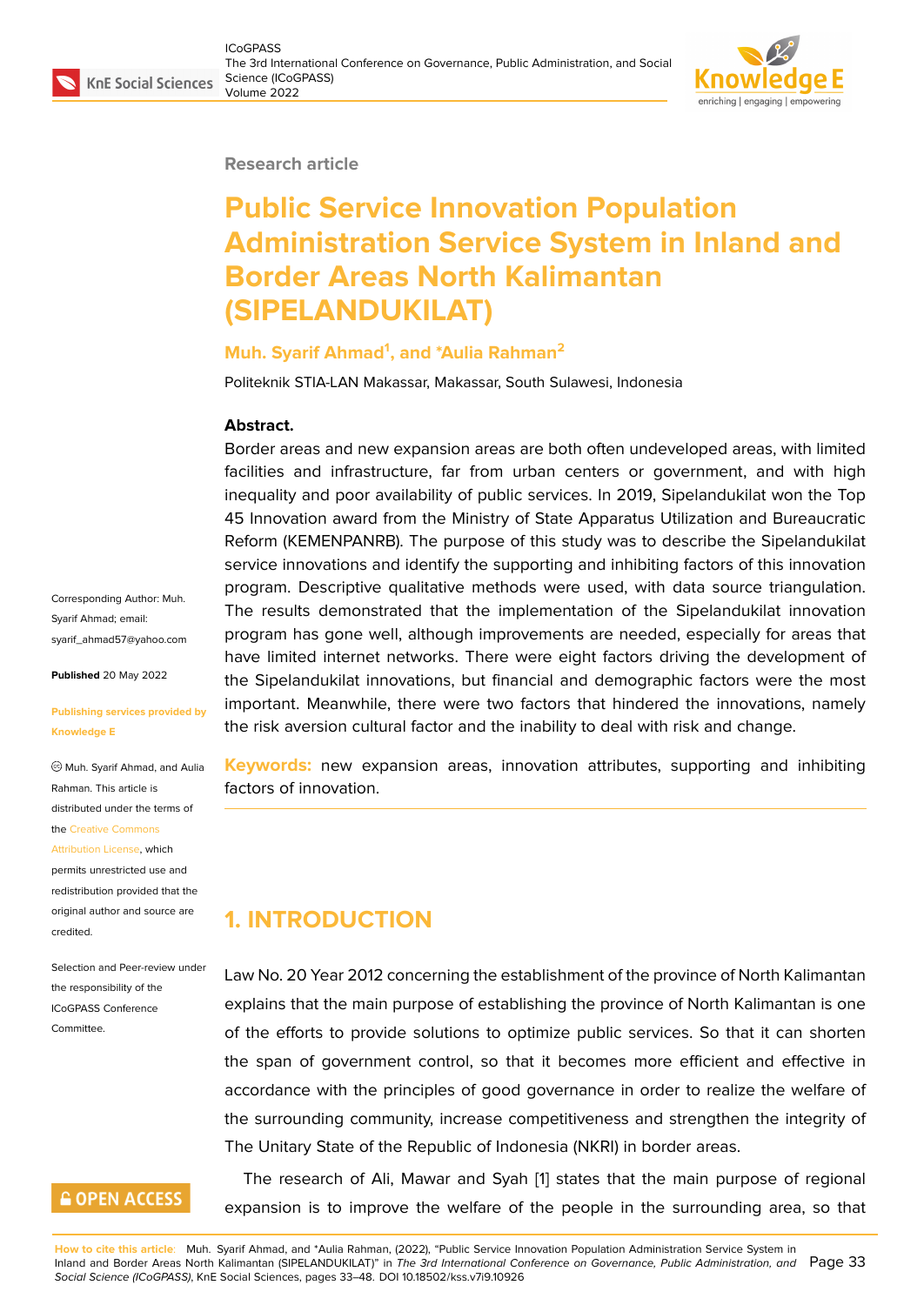they can improve and accelerate services to the community, democratic principles, regional economic growth, management of regional resources, security and order, and harmonious relationship between the center and the regions. While Tenrini quoted Juanda, the purpose of the expansion is to increase the professionalism of the regional civil servants in administering a more effective and efficient government in order to improve the quality of service to the community, so that the community can directly access public service units in rural and urban areas. In addition, there are several factors that can be used to assess the quality of public services in the regions, especially the new expansion areas, among others, the availability of educational services, services for health, the availability of basic facilities and infrastructure and services related to population administration [2].

In the era of the modern era, advances in information technology have developed very rapidly, and have changed the way people live. People can easily get access to a lot of information, so [th](#page-14-1)at people's knowledge is also growing. People are now becoming more critical, thus demanding the government to fulfill the wishes of the people and improve public services. Kurniawan [13] Public services are the most visible measure of government performance. The public can directly assess the government's performance based on the services it receives. For this reason, the quality of public services is a fundamental matter that must b[e im](#page-15-0)proved immediately. According to Maulana and Yulianti [14], service innovation is a solution to streamline the implementation of public services so that they can run according to the desired norms, namely the norms of justice, transparency, accountability, and openness. Pratama [15] explained that the inn[ova](#page-15-1)tions carried out by the Licensing Service Office (KPP) for micro, small and medium enterprises (MSMEs) of Kediri City have added value for micro, small and medium enterprises (MSMEs) are the ease of service and serv[ice](#page-15-2) improvement. Moreover, research by Thenint [3] explains that European public services represent between 40% and 55% of GDP – compared to 32% in the United States, 26% in Japan, 16% in China or 17% in India. The important role of public services as a demonstrator, as a standard setter, as a wa[y](#page-14-2) to increase comparative advantage for European competitiveness.

There are still many public services in the regions that have not been maximized, especially in border areas or new expansion areas. Barriers that often occur are the provision of services that are still not good, the quality of local government apparatus resources is still low, then there is no plan to place the appropriate apparatus because it is not in accordance with the expertise in their field, the limited number of available apparatus [1]. In addition to supporting facilities and infrastructure or very limited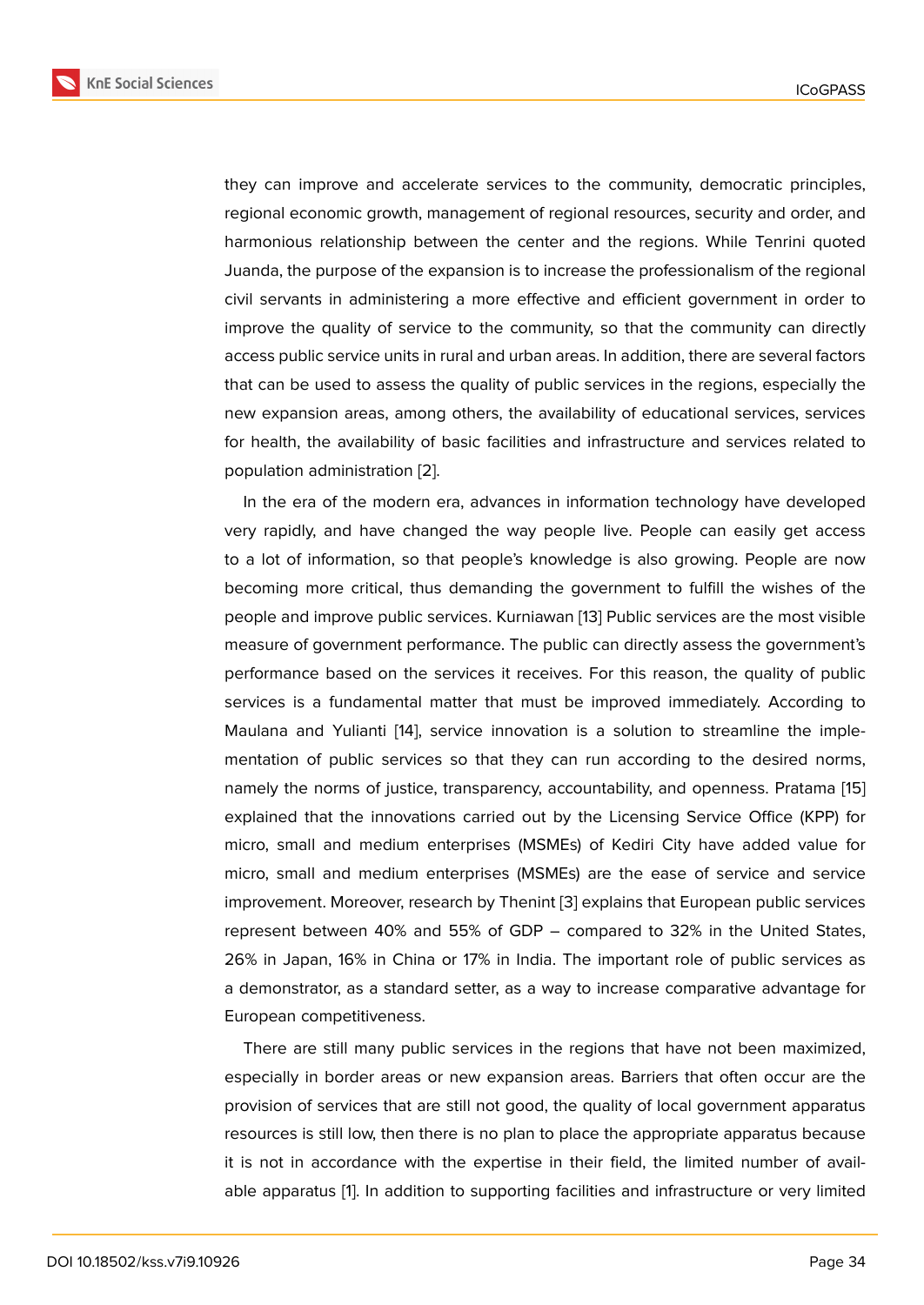infrastructure. Based on 2017 Ombudsman data on Public Services, North Kalimantan is included in the Provincial Government in the red zone (Low Compliance Predicate). The service unit in the North Kalimantan Provincial Government does not provide (1) slogans about services, (2) special services for people with disabilities, (3) special facilities for people with disabilities, (4) service announcements, and (5 ) fees/tariffs [4]. Therefore, it can be concluded that the North Kalimantan Provincial Government does not yet have the maximum ability to provide services according to the specified standards. Services in the North Kalimantan Provincial Government are also not transpare[nt](#page-14-3) in conveying information related to their services, especially related to service fees/ tariffs. So there is the potential for illegal levies. As a newly formed province, the Provincial Government of North Kalimantan must provide services that are free from unofficial levies.

In 2019, the Ministry of State Apparatus Empowerment and Bureaucratic Reform has determined the Top 45 Innovations for all government agencies, including from the North Kalimantan Provincial Government, through the Sipelandukilat program or the Population Administration Service System in Border and Inland Areas in North Kalimantan [5]. The Provincial Government of North Kalimantan developed the Sipelandukilat innovation, with the aim of providing easy population services for people in border and interior areas. So that people in border and interior areas can access it directly. In a[dd](#page-14-4)ition, the Sipelandukilat innovation is one of the efforts of the North Kalimantan provincial government as a guarantee of legal protection for all Indonesian citizens (WNI) to be able to make population documents so that nationalism and national integrity are getting stronger, with faster, better and free services. charged at all. Residential document services include recording or printing e-KTP, Family Cards, Birth Certificates, Marriage Certificates, Death Certificates, NIK and Child Identity Cards (Law Number 23 of 2006).

### **2. Literature Review**

### **2.1. National Border Area**

The North Kalimantan region is a border area and is the youngest province in Indonesia, North Kalimantan is a division of the East Kalimantan Province, which was ratified on October 25, 2012. The problems that occur in the border area are influenced by different factors such as geographical factors, availability of natural resources, human resources, social, economic, cultural, political conditions and the level of community welfare. According to the results of Sudiar's research, border areas are often perceived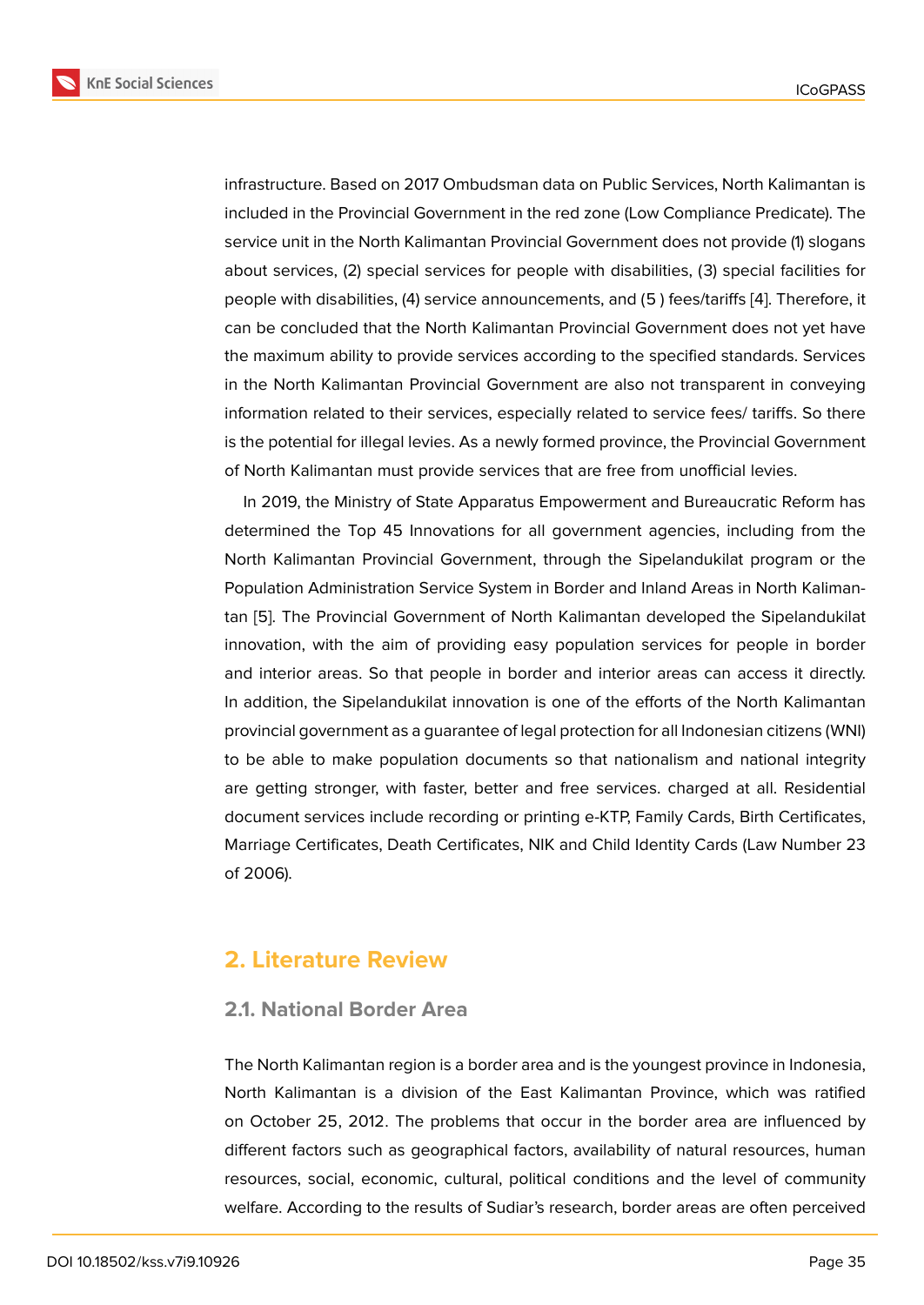as underdeveloped areas, this can be seen from the indicators, including the lack of advice and infrastructure, located far from urban centers or government, high gaps with urban communities and availability of infrastructure. poor public services [6].

### **2.2. Public Service**

Law No. 25 of 2009 explains that public services are activities or series of activities aimed at meeting the needs of public services in accordance with laws and regulations on goods or services as well as administrative services provided by the state or government. Public services are service activities for the needs of the community, including basic services in accordance with the mandate of the applicable laws and regulations. The implementation of services for all citizens must be carried out with the principle of good quality, as well as professionalism and integrity for goods or services, or administrative services in meeting the needs of the community [7].

### **2.3. Public Service Innovation**

Improving public services is the goal of implementing bureaucratic reform. According to Law Number 11 of 2019 it can be concluded that innovation is a work of thought, or the result of research, or development, as well as a result of application, which must have an element of novelty and have also been implemented so that it can have an economic impact and, or beneficial to the social life of the community. According to Rogers in Suwarno [8], that innovation is a thought, or a concept of an idea, in a practice or object and can be accepted as a new factor that can be followed or adopted by a person or a group. So that innovation is also the application or implementation of new ideas or ideas, it can be i[n](#page-14-5) the form of services, products or methods that can be adopted. In addition, innovation can be sourced from new things implemented by other organizations that can be imitated in order to improve a service, method or product within an organization. The essence of innovation is to be able to provide better results.

### **2.4. Innovation Supporting Factors**

According to Suwarno [8], there are two factors that can influence to encourage and inhibit innovation, these are analyzed from the internal environment and the external environment. The internal environment is the environment within the organization related to performance[, i](#page-14-5)ncluding vision, mission, facilities and infrastructure, human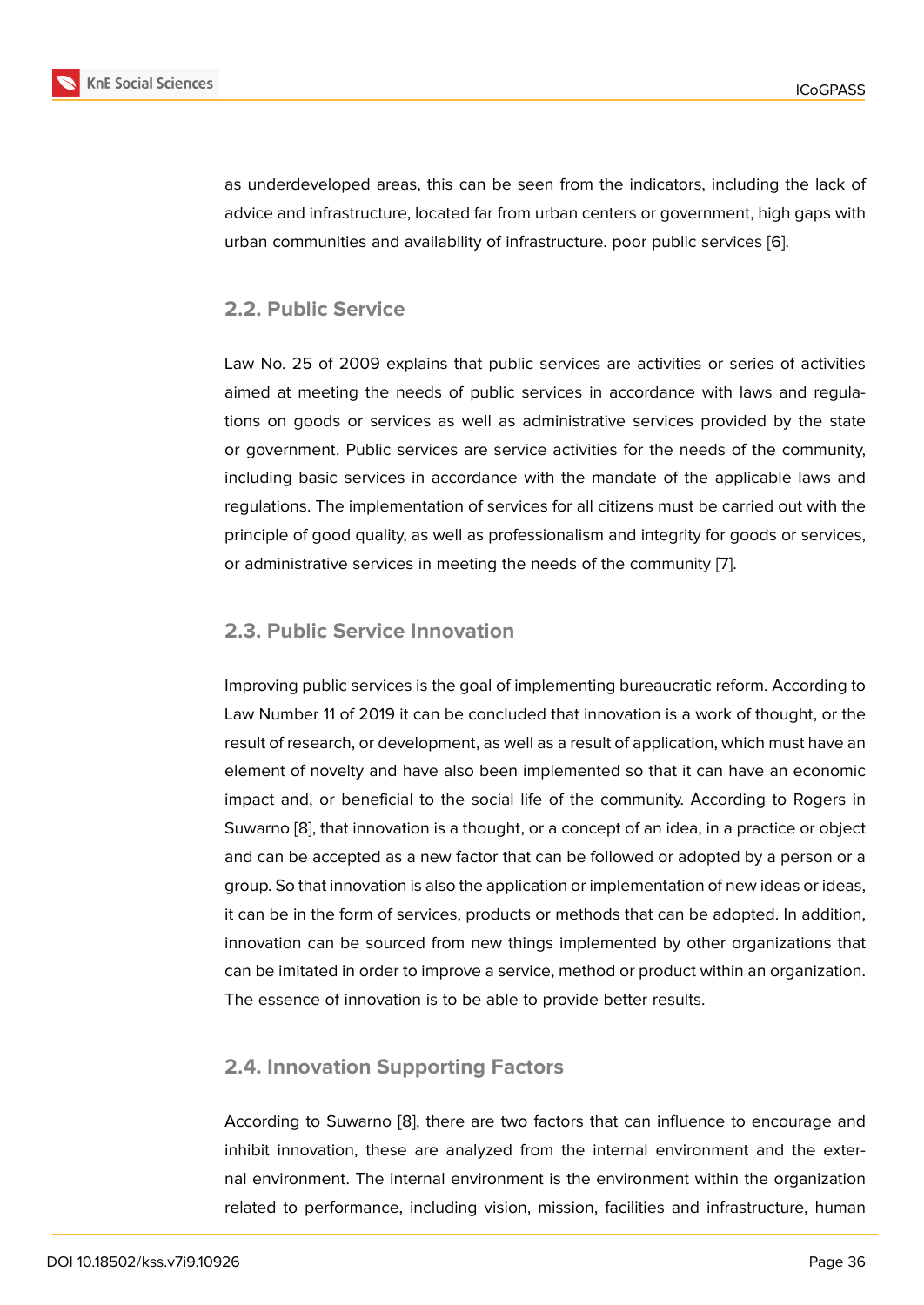resources, management, finance and marketing. As for the external environment related to the macro environment and micro environment. The macro environment includes demographic, socioeconomic, technological, political, and socio-cultural aspects, while the micro environment relates to customers and competitors. Research by Rahmawati and Suryawati explains that factors that can encourage innovation in the public service sector include [9]:

- 1. Vision and Mission
- 2. Facilities [an](#page-14-6)d Infrastructure
- 3. Human Resources
- 4. Finance
- 5. Demographics
- 6. Technology
- 7. Politics
- 8. Public Awareness

### **2.5. Inhibiting Factors for Innovation**

According to Albury in Suwarno [8], one of the factors that can hinder innovation is a culture of risk aversion or a culture that does not like risk. Meanwhile, another factor is that the public sector institutions on average do not have the competence to deal with the risks that will arise. In ad[dit](#page-14-5)ion, dependence on certain figures who have good capacity, so that when that figure is not present, there is stagnation or also problems in the work. Albury in Suwarno [8], explains that there are several factors that can hinder public service innovation, including:

- 1. Risk anvension culture
- 2. Reluctance to close failed programs
- 3. Dependence on certain high-performing figures
- 4. Technology already exists, but it is still hampered by culture and arrangement organization
- 5. No rewards or incentives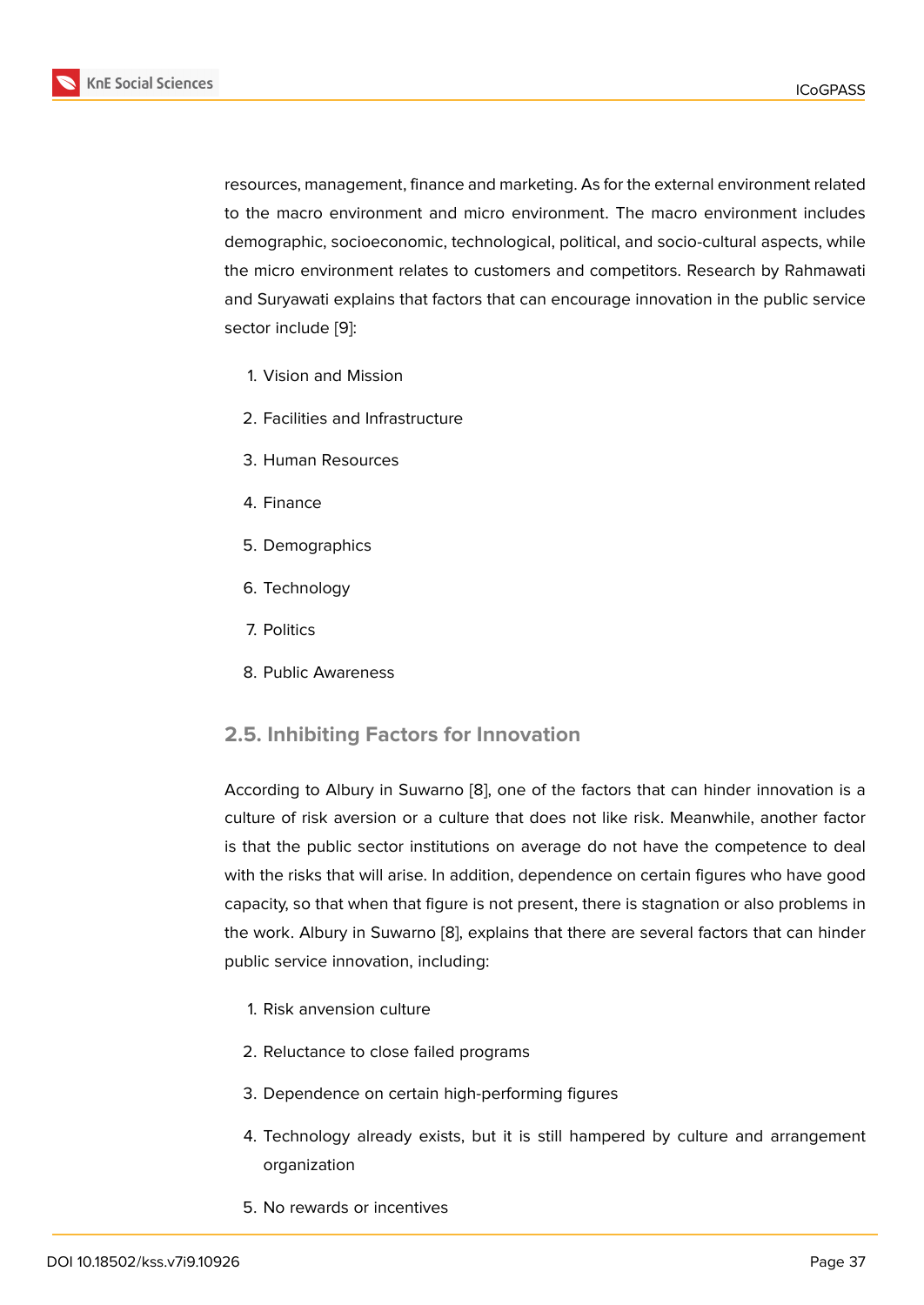- 6. Inability to face risk and change
- 7. Short-Term Budgeting and Planning
- 8. Administrative pressures and barriers

#### **2.6. Innovation Attributes**

The attribute of innovation is a way to observe the characteristics or characteristics of an innovation, as a new way that can replace the old way of doing or producing something. According to Rogers in Suwarno [8], the attributes of innovation include the following:

### **3. Relative Advantage**

Innovation must have an impact of excellence and better value than the previous state. So that innovation must have a novelty value that is a distinguishing feature from other factors.

### **4. Suitability**

Innovations must have the trait of being compatible or compatibility between the new innovation and the old state or innovation. So that old innovations are not always replaced as a whole, but old innovations can be a stage in the transition process to the latest innovations. This can also simplify an adaptation process and can also be used as a learning process in an innovation that is more effective and efficient.

## **5. Complexity**

An innovation must also have a higher level of complexity and be better than the old innovation. But innovation provides convenience in a better and new way, and has a level of complexity that can be anticipated.

## **6. Trial Capability**

In addition, innovations must have been tested and proven to have better benefits or value than existing innovations. Therefore, innovations must go through a public test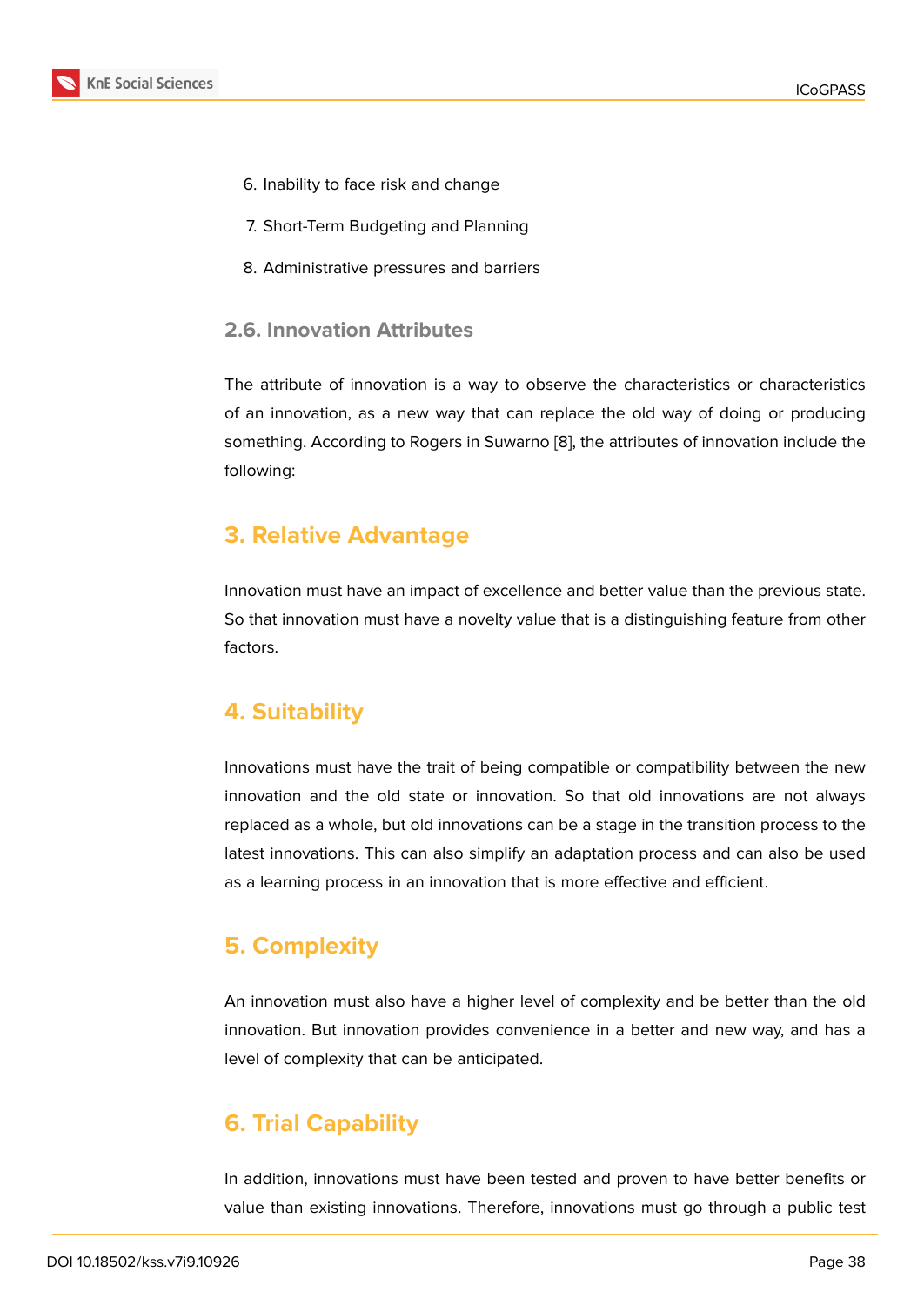phase, so that all parties have the same opportunity to test and provide an assessment of the quality of new innovations.

## **7. Observability**

Innovation must also have observable properties so that it can be concluded that the new innovation produces value better benefits than previous innovations. Based on the innovation attributes described above, it can be concluded that innovation is a new way that can replace the old way in a production or a process. But there is one important thing that must be remembered that innovation contains a geophysical dimension, which means placing something new in a place or situation, but it can be an old innovation but implemented in another place that has not used or has an old innovation. so that it can be considered as an innovation. As long as it has the main feature of novelty. In addition, innovation in the public sector will have different characteristics from the innovation used in the business sector.

### **8. Research Model**

The development of this research model is based on references from previous research, including research conducted by Ahmad (2018) which aims to analyze the application of forms of innovation and the factors that support and hinder the implementation of innovation at the local government level. Furthermore, Rachmawati's research (2016) which aims to describe the implementation of the Media Center information and complaint service system at the Surabaya Communication and Information Office, as well as the results of research from Suhartatik, Muchsin and Widodo (2019) aims to describe the quality of service and analyze the supporting factors and an obstacle to innovation in making SKCK Online at the Public Service Office at the Malang City Police Intelligence and Security Unit.

The focus of this research is to describe the implementation of Sipelandukilat innovation and to find out the supporting and inhibiting factors of Sipelandukilat innovation. The concept and indicators of innovation supporting factors adopt the research of Rahmawati and Suryawati [9], while the innovation inhibiting factors and innovation attributes adopt Suwarno's reference [8].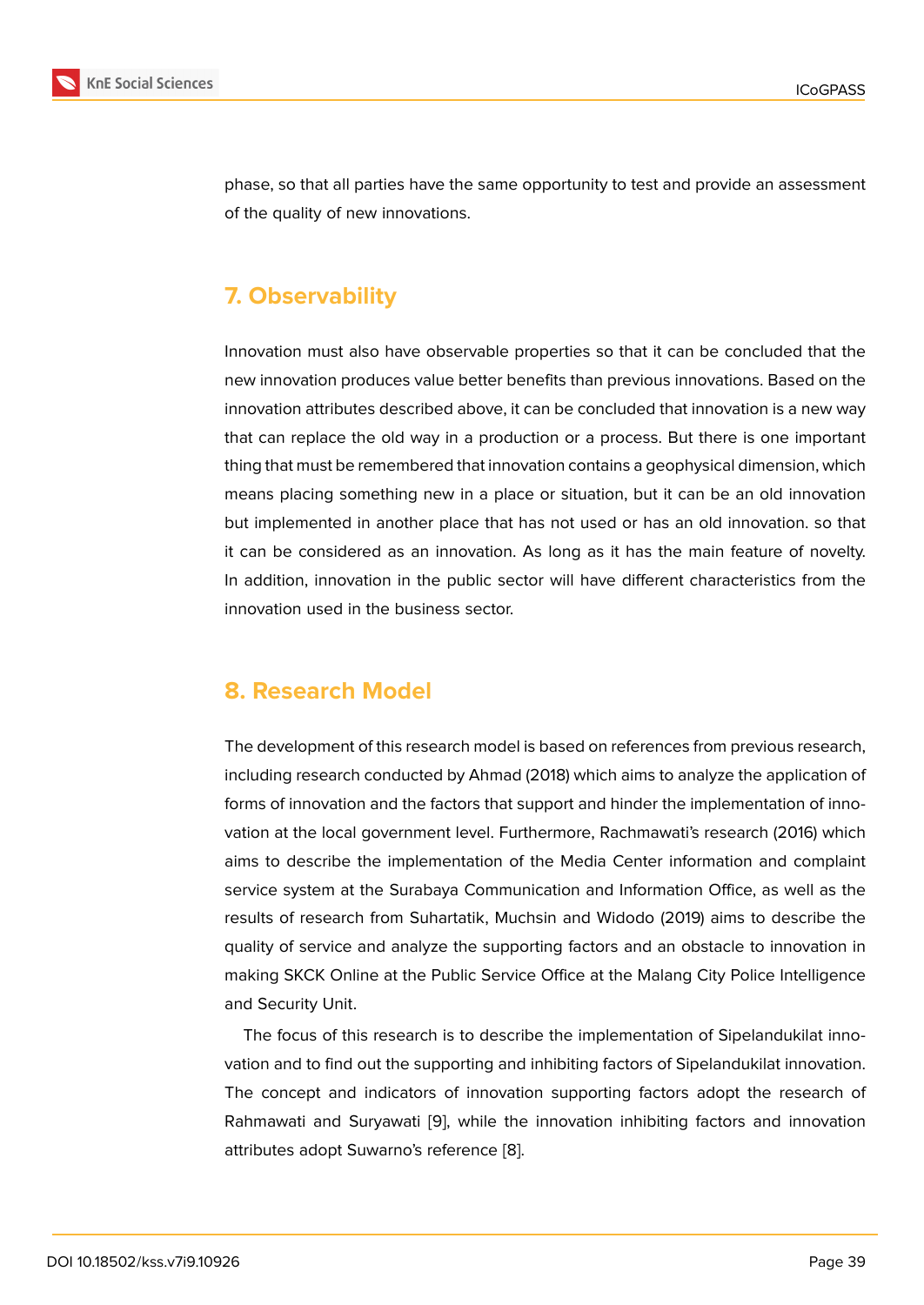### **9. Method**

The research method used in this study is descriptive using a qualitative approach, with the aim of being able to describe, summarize various conditions, various situations, various phenomena of social reality that are the object of research and attempt to draw conclusions as a feature, characteristic, trait, model, signs or descriptions of certain conditions, situations, or phenomena. The locus of the research was at the Office of Population and Civil Registration of North Kalimantan Province. The resource persons in this study were selected based on the consideration of certain criteria that have been set by the researcher and considered to know and understand the problems in this study, the key informants of this research were the Head of the Department of Population and Civil Registration of North Kalimantan Province and the innovation team of Sipelandukilat of the Office of Population and Civil Registration of the Province of Kalimantan. North. Then in this research can be developed using the snowball technique, where the selection of further informants with the aim of extracting more varied and valid data on the basis of recommendations from key informants, then to verify the data or information that has been obtained, researchers also compare data from community responses. who have knowledge or understanding of the formulation of the problem, with the informants being the community / residents who are managing population data at the Office of Population and Civil Registration of North Kalimantan Province [10].

Data collection in this study was carried out by interviewing techniques, as well as from a review of existing documents at the relevant agencies or offices. In order to obtain [mo](#page-14-7)re valid data, the existing data is verified by conducting interviews with several sources who are considered to have knowledge related to the substance of the existing data. Then this research also conducts a document review to verify the data that has been obtained. The documents examined are the SIPELANDUKILAT innovation proposal and the Strategic Plan of the Population and Civil Registration Office of North Kalimantan Province. Data analysis by Miles and Huberman, starting with data reduction, data display and conclusion drawing/verification data [11]. The technique of checking the validity of the data in this study is by triangulation of research data sources, with the community North Kalimantan Province and the community.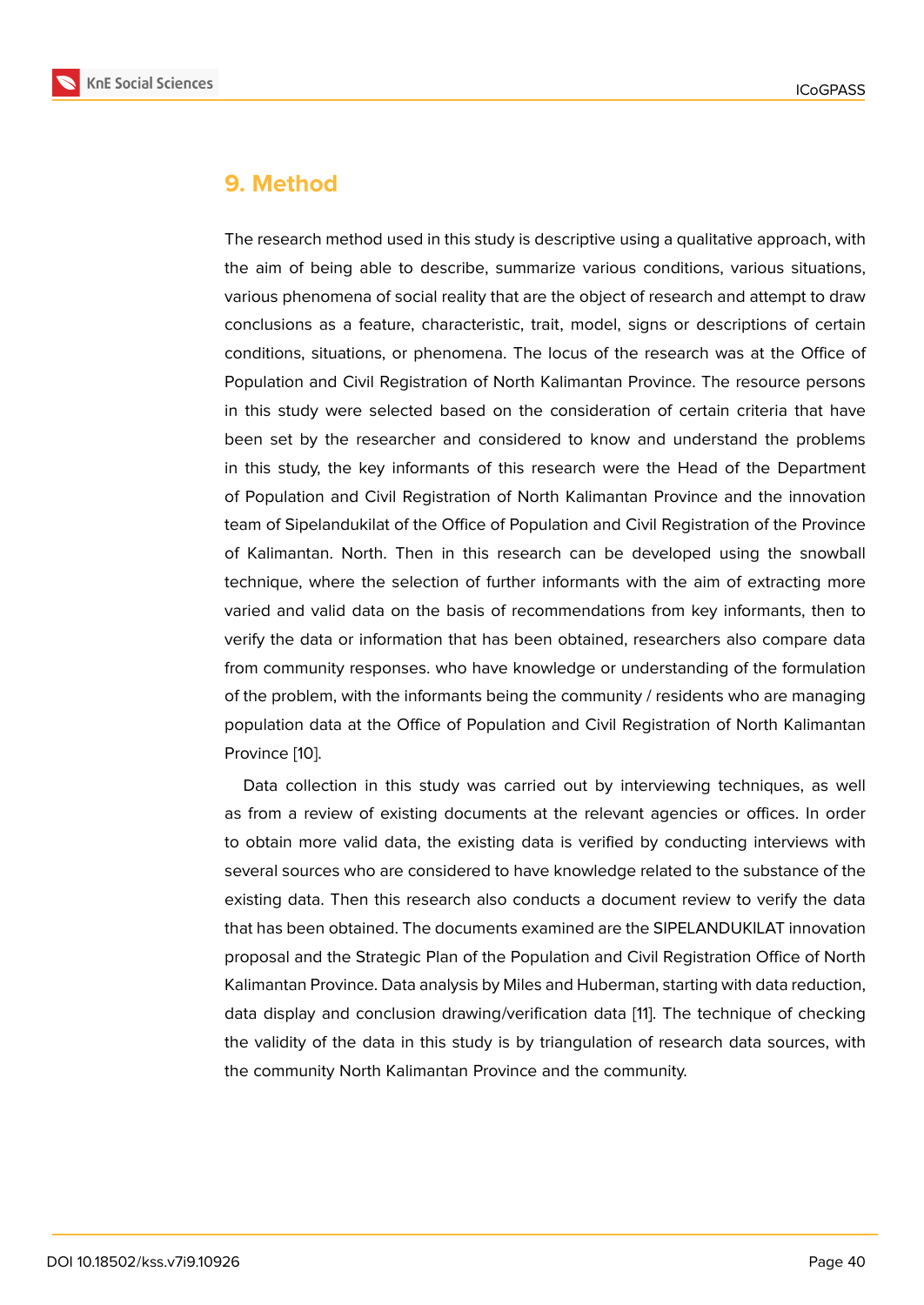

## **10. Results and Discussion**

The results of the research conclusions can be divided into two main parts. The first part explains the description of the implementation of Sipelandukilat innovation, Next, part two explains the supporting and inhibiting factors of Sipelandukilat innovation.

- 1. Based on the results of the interview in the discussion explaining that the implementation of the Sipelandukilat Innovation has been going well, this can be seen from the five attributes of innovation that have contributed to the implementation of Sipelandukilat service innovation, although it still needs a little improvement, especially for areas that have limitations. on the internet network. Indicators for analyzing public service innovations used in this study include:
- 2. Relative Advantage: The Sipelandukilat service has advantages or more value than the previous innovation, because with the Sipelandukilat innovation service the public can obtain population documents for free and faster than the situation before the Sipelandukilat innovation service.
- 3. Compatibility: The Sipelandukilat service is in accordance with the needs of the people in North Kalimantan Province, because with the Sipelandukilat innovation service system that picks up the ball by coming to communities living in remote and border areas. So that it will be easier for the public to obtain residence documents. Other evidence is that the number of people who have residence documents from year to year has increased significantly since 2017 or since the innovation of the Sipelandukilat service.
- 4. Complexity: The Sipelandukilat innovation service is already understood by the people in North Kalimantan, because the requirements for getting the service have been simplified so that people only need important and basic documents to obtain the required population documents.
- 5. Trial Capability: The implementation of Sipelandukilat's innovation service runs smoothly and has no significant obstacles, except during the covid-19 pandemic. Because before the Sipelandukilat Team arrived there was already assistance from village or sub-district officials. In addition, with the innovation of the Sipelandukilat service, the community does not need to come to the Regency or City capital just to take care of population documents.
- 6. Observability: The Sipelandukilat service also has ease of observation, advantages or added value compared to the old innovation, because with the innovation of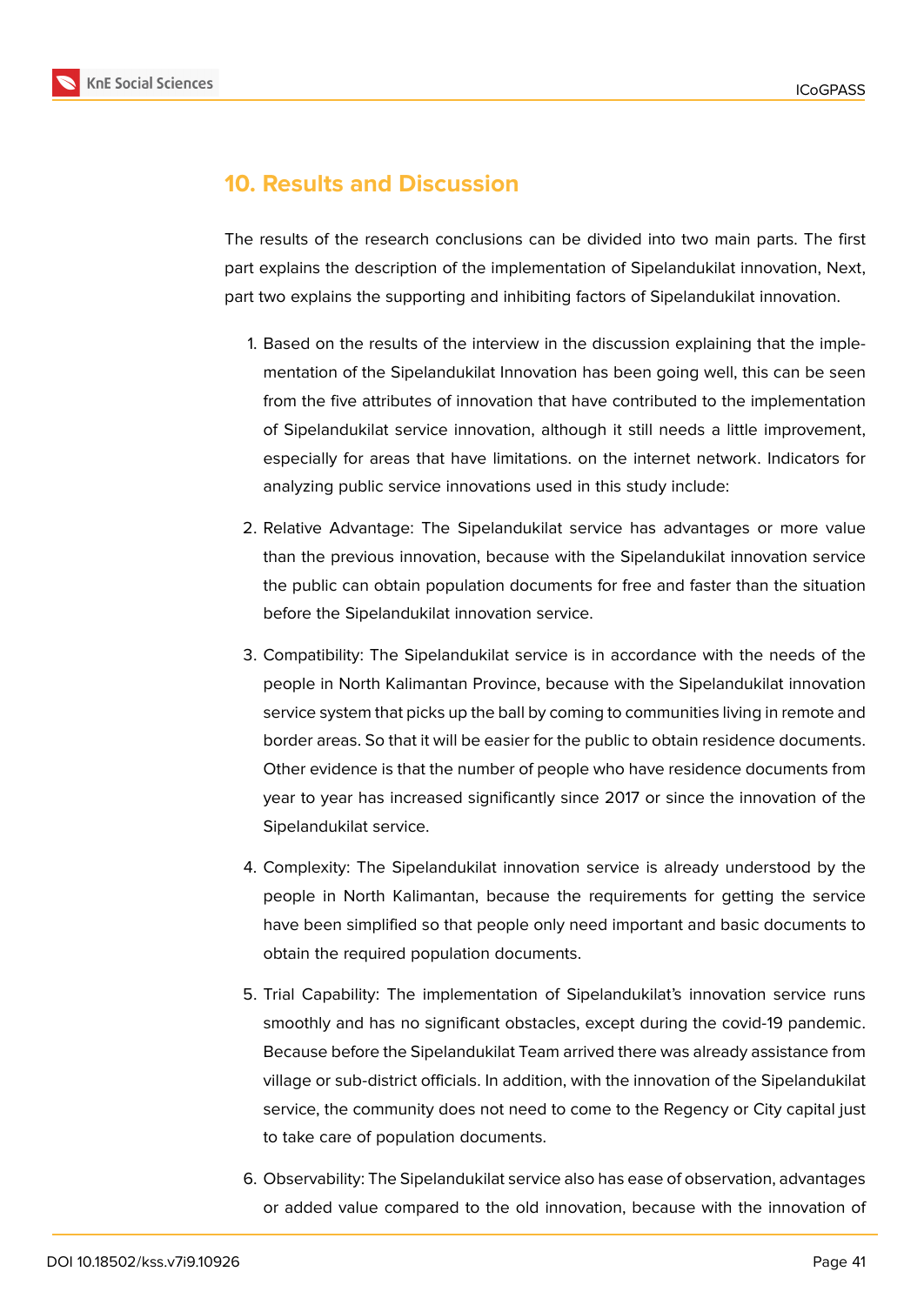**KnE Social Sciences** 



the Sipelandukilat service, it is easier for the community to take care of population documents, another advantage that the community can obtain population documents more quickly and free of charge. so that the enthusiasm of the community is also high and because of its advantages that are easy to measure and can be felt by the community, in 2021 the Sipelandukilat innovation service will be expanded to coastal areas that are difficult to reach and do not yet have access to adequate transportation facilities.

- 7. Based on the data and the results of the discussion, it is explained that there are 8 factors that encourage the development of Sipelandukilat innovation, financial factors and demographic factors from the geographical sector are the most important factors in the development of Sipelandukilat innovation. Meanwhile, there are 2 factors that hinder Sipelandukilat's innovation, namely the risk avension culture factor and the inability to deal with risk and change, for a complete explanation, they are as follows:
- 8. Innovation Supporting Factors:
- 9. Vision and Mission: The development of Sipelandukilat innovation is one of the factors that encourage Sipelandukilat innovation, the North Kalimantan DUKCAPIL Service as one of the regional work units (SKPD) under the coordination of the provincial government carries out the task to achieve the vision and mission of the Governor of North Kalimantan. increasing ownership of residence documents for the people of North Kalimantan.
- 10. Facilities and Infrastructure: Another factor that contributes to the development of Sipelandukilat innovation is Facilities and Infrastructure. Because it has been supported by a special budget allocation in the implementation of Sipelandukilat innovation services and uses existing resources at the North Kalimantan DUKCAPIL Service and Regency or City DUKCAPIL Offices in North Kalimantan so that the existing facilities and infrastructure are sufficient.
- 11. Human Resources: Human resources are influential in the development of Sipelandukilat innovation. The Sipelandukilat Service is a joint team between the employees of the Provincial Population and Civil Registration Service and the Regency / City Population and Civil Registration Office and added with the surrounding village officials. In addition, of the 28 employees in the Department of Population and Civil Registration, North Kalimantan Province is dominated by a workforce with an undergraduate education, there are 17 people and 5 people with a master's degree.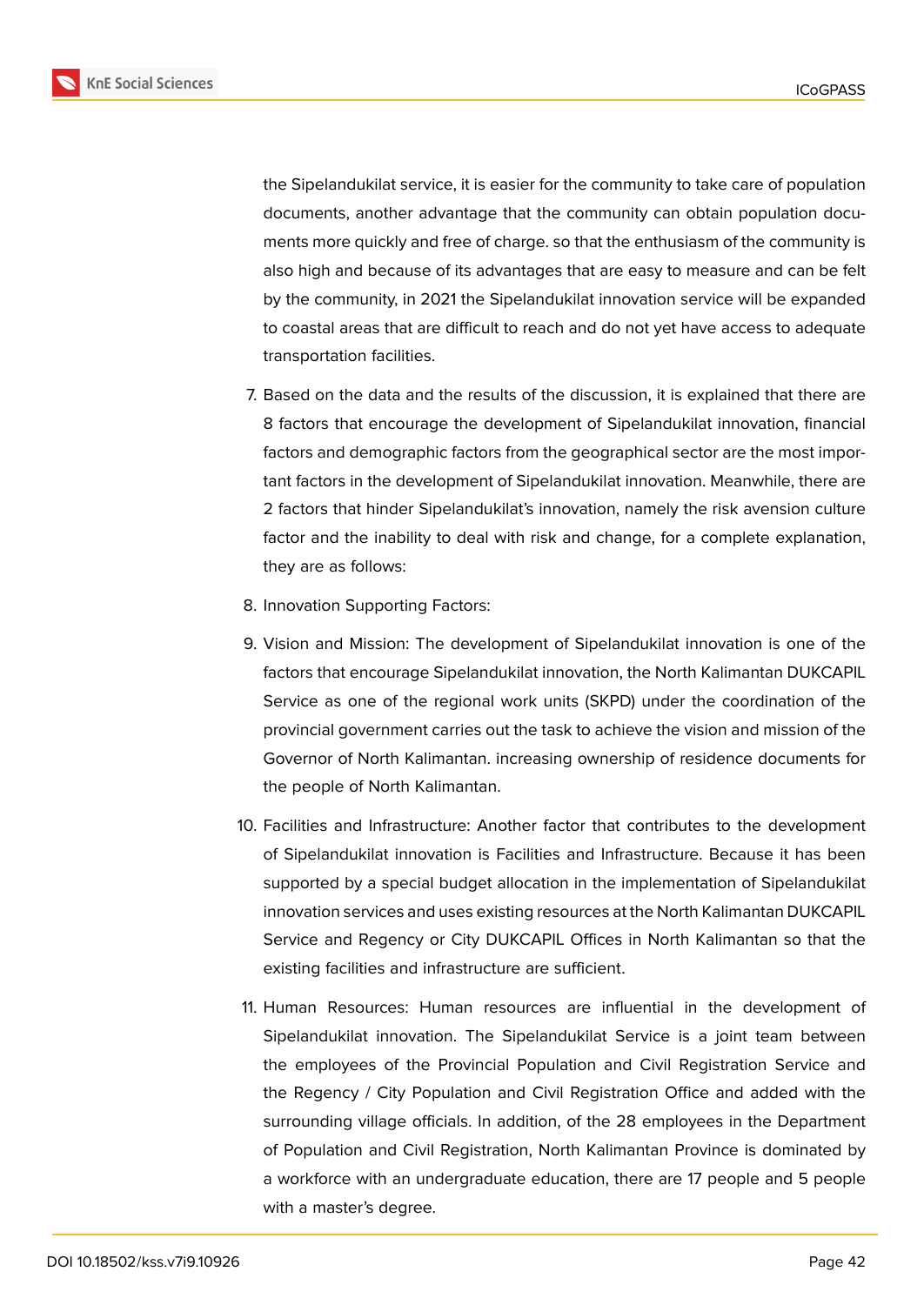

- 12. Finance: Based on the data and discussion results, financial factors are one of the important factors in the implementation of Sipelandukilat service innovations. The budget allocation for the implementation of Sipelandukilat services is specifically budgeted from the North Kalimantan Provincial Budget and in 2019 received an additional Regional Incentive Fund (DID) from the KemenPANRB of around Rp. 7.2 billion.
- 13. Demographics: Based on the data and the results of the discussion, demographics from geographical conditions are also an important factor in the innovation of Sipelandukilat services. With a very wide geographical situation and inadequate facilities and infrastructure, it becomes an opportunity for the development of Sipelandukilat innovation. This geographical limitation is also one of the factors in the development of the "Flying Doctor" innovation which is included in the Top 99 2020 Public Service Innovations at the KemenPANRB.
- 14. Technology: The existing technological resources are sufficient, which is one of the factors that encourage the development of Sipelandukilat Innovation. Due to the limitations of existing facilities and infrastructure in remote and border areas, in order to provide optimal and well-run services, the Sipelandukilat team brought their own tools needed in making population documents, such as printers, laptops or modems in order to access the internet and others.
- 15. Politics: Political factors are also one of the important factors in the development of Sipelandukilat innovation. The Sipelandukilat innovation program is one of the flagship programs of the North Kalimantan Provincial Government, because it is one of the Visions and Missions of the Governor of North Kalimantan to increase ownership of population documents, so that Sipelandukilat innovation is also supported by the availability of an annual budget that is allocated specifically for the implementation of the Sipelandukilat Program originating from APBD and obtain political support from the DPRD of North Kalimantan in terms of budget approval for the Sipelandukilat Program.
- 16. Public Awareness: The development of Sipelandukilat innovation is also driven by the level of public awareness about the importance of ownership of population documents, Sipelandukilat innovation services are EASY, FAST, ACCU-RATE and FREE, making the community happy so that public enthusiasm will also increase. Data obtained from the DUKCAPIL Office of North Kalimantan Province also explains that the number of ownership of population documents in North Kalimantan continues to increase significantly every year.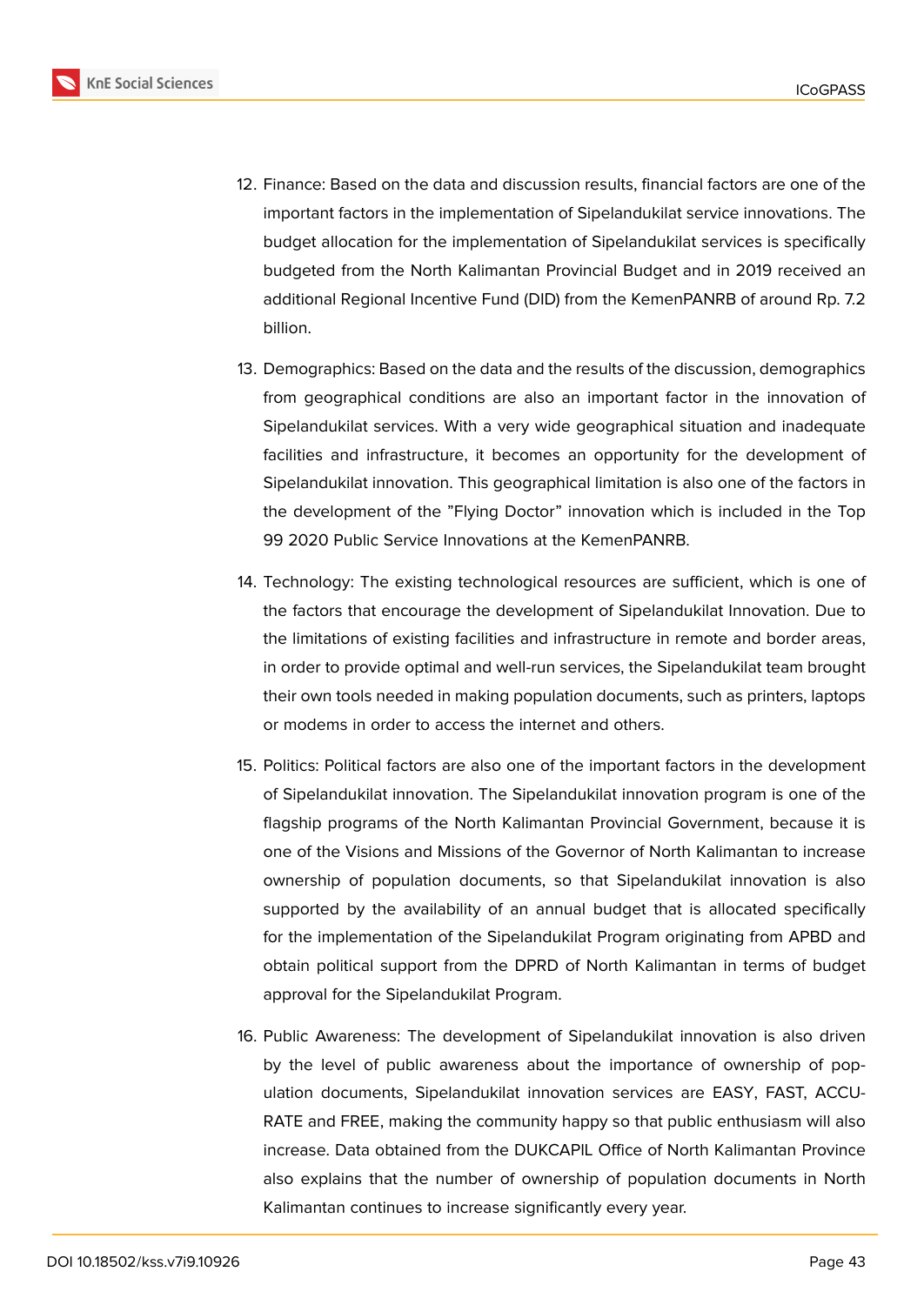- 17. Inhibiting Factors for Innovation :
- 18. Risk avension culture: The risk intervention culture is one of the factors that hinders the development of Sipelandukilat innovation. Suwarno in Narsa [12] also explains that the organizational structure in the public sector is rigid, inflexible, and has more status-quo characteristics, so that they tend to dislike change.
- 19. Reluctance to Close Failed Programs: Reluctance to close failed programs is not a factor that hinders the development of innovation, because there are no failed programs implemented at the Department of Population and Civil Registration of North Kalimantan. In addition, there are already laws and regulations that become the legal umbrella regarding procedures and procedures for managing population documents to facilitate the implementation of Sipelandukilat innovation in North Kalimantan Province.
- 20. Dependence on certain high-performing figures: the dependence factor on certain figures who have very high performance is not an obstacle to Sipelandukilat service innovation, because the development of Sipelandukilat Innovation is carried out in a team and human resources at the DUKCAPIL Office of North Kalimantan Province on average - average bachelor degree (S1).
- 21. Technology already exists, but it is still hampered by culture and arrangement organization : The inhibited factor in organizational culture and arrangement is not an obstacle to Sipelandukilat innovation because the existing technology is sufficient and employees at the Population and Civil Registration Office are accustomed to utilizing technological advances to support good performance. optimal. In addition, there is an employee competency development program at least once a year according to Government Regulation Law Number 11 of 2017.
- 22. No rewards or incentives: The absence of special awards or incentives is not an obstacle to Sipelandukilat's innovation. Sipelandukilat services can continue to run well because of the commitment of the North Kalimantan Provincial DUKCAPIL employees because Sipelandukilat innovation is one of the flagship programs of the North Kalimantan Provincial government in accordance with the policies of the Governor of North Kalimantan. was determined because it includes task activities in the SKP of the North Kalimantan DUKCAPIL Office employees.
- 23. Inability to face risk and change: The inability to deal with risk and change is an important factor that can hinder SIPELANDUKILAT innovation, because organizations in the public sector, especially employees, tend to be reluctant to deal with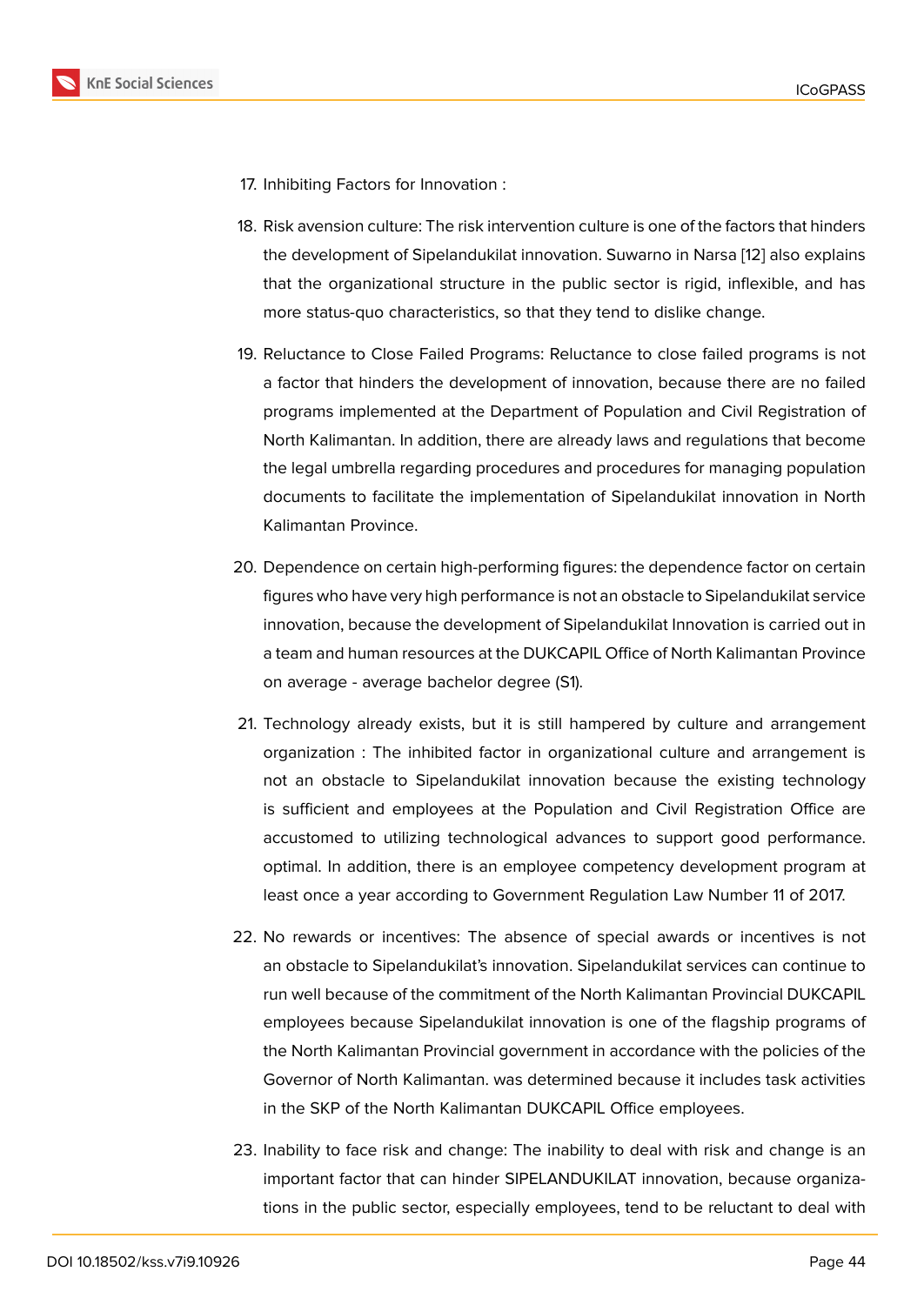risk, and choose to carry out procedural-administrative work with minimal risk. In addition, even institutionally, the character of work units in the public sector generally does not have the ability to handle the risks that arise as a result of their work [8]. The media also tend to expose failures to government organizational policies excessively and reveal mistakes to the public [12].

- 24. Short-[Te](#page-14-5)rm Budgeting and Planning: Planning and budgeting factors whose period is too short are not an obstacle to Sipelandukilat's inn[ova](#page-14-8)tion, because the planning and budgeting have been well planned. This can be seen from the cost of implementing the Sipelandukilat service whose budget is allocated from the APBD which has been approved by the DPRD of North Kalimantan Province. In addition, the Sipelandukilat team will provide services in villages or sub-districts that have set targets for population documents that must be completed.
- 25. Administrative pressures and barriers: Based on the results of the discussion, Administrative pressures and obstacles are not one of the inhibiting factors for Sipelandukilat innovation, because the administrative management for population data has been regulated by Law Number 24 of 2013 and other regulations, so that the implementation of Sipelandukilat services is in accordance with with the applicable rules. The Strategic Plan of the DUKCAPIL Office of North Kalimantan Province also determines the targets and indicators that must be achieved, in a measurable and clear manner.

### **11. Conclusions**

- 1. Based on the results of the interview in the discussion explaining that the implementation of Sipelandukilat Innovation has been going well, this can be seen from the five attributes of innovation according [8], all of which contribute to the implementation of Sipelandukilat service innovation, although it still needs a little improvement for improvement, especially for areas that have limitations on the internet network.
- 2. Based on the data and discussion results, it is explained that there are 8 factors that encourage the development of Sipelandukilat innovation, financial factors and demographic factors from the geographical sector are the most important factors in the development of Sipelandukilat innovation. Meanwhile, there are 2 factors that hinder Sipelandukilat's innovation, namely the risk avension culture factor and the inability to deal with risk and change.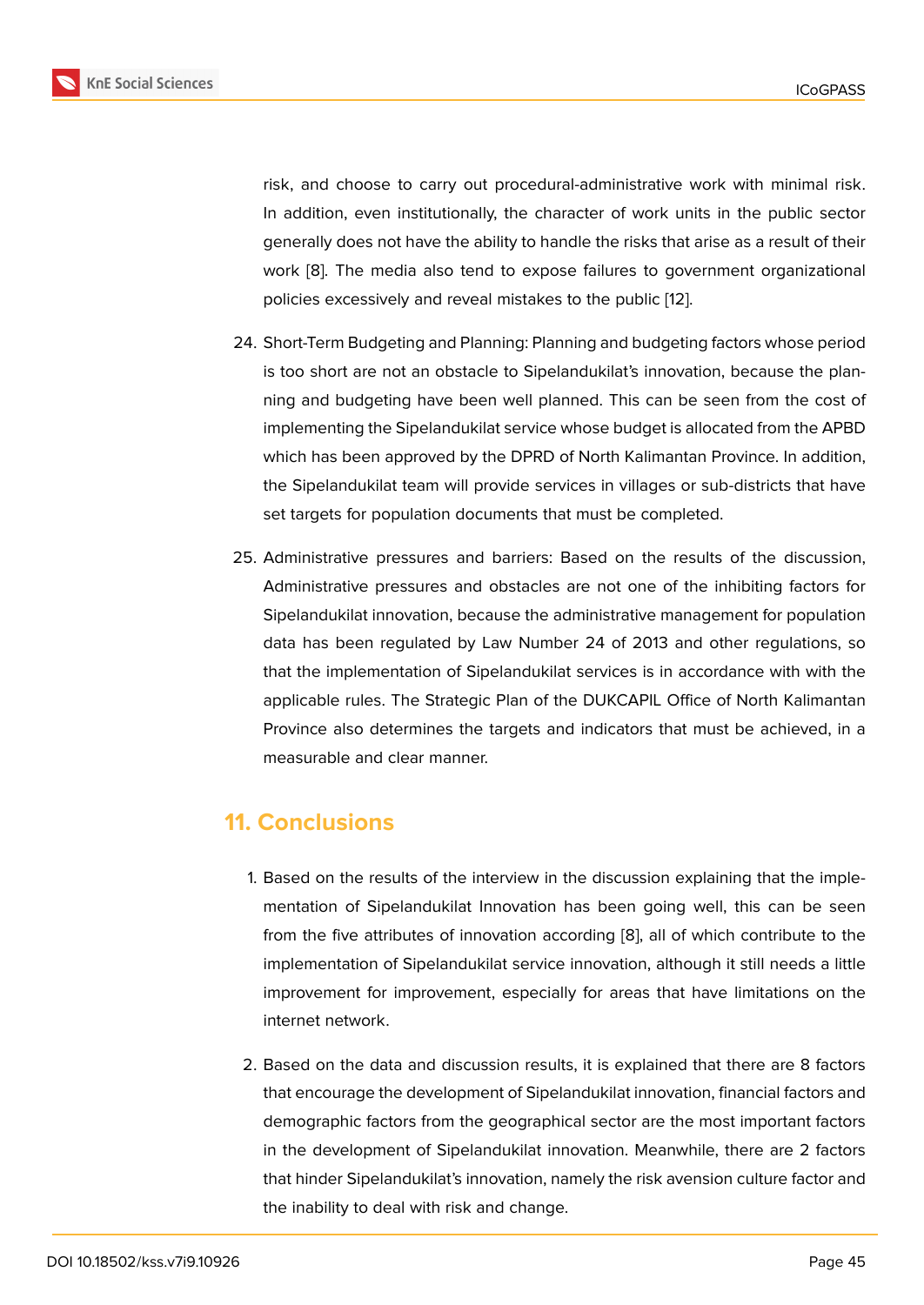

3. This study also got some conclusions that can be used as additional information for provinces or districts and cities that have constraints in geographical conditions, inland and border areas or adequate facilities and infrastructure. Provincial governments can play a more active role in picking up the ball or coming directly to remote and border areas, which is a good solution to provide public services to the surrounding community, so that it can help City or Regency governments who still have limited budget. For example the innovation of Sipelandukilat and Flying Doctor in North Kalimantan Province.

Recommendation that can be taken in this research include:

- 1. SIPELANDUKILAT services in areas that have limited internet network connections so that solutions are prepared to anticipate them, it can be by preparing tools to strengthen the internet network so that they can be connected to servers at the center or at the Ministry of Home Affairs, if there are no tools to strengthen access network connections, and must be printed in the district capital, so as much as possible the recording data that has been taken in the interior and border areas is printed in the district or city capital and immediately sent to the community in coordination with the apparatus at the district or city DUKCAPIL office.
- 2. To anticipate the high enthusiasm of the community in managing documents, the Sipelandukilat Team can increase the quota of documents or blanks that are brought to the regions to anticipate the high enthusiasm of the people in obtaining population documents.

The limitation of this research is that research planned to use a technique of checking the validity of the data with triangulation in obtaining direct data from people who receive the Sipelandukilat innovation service, but due to the COVID-19 pandemic, it is not carried out, in accordance with the recommendations of the health protocol from the central government to avoid places - a gathering place for many people, but in order to maintain validity and implement triangulation in obtaining data sources or techniques in obtaining data, the technique for obtaining data from community sources was replaced by contacting the community who had received Sipelandukilat services via telephone. Of the 6 community resource persons, 3 were randomly selected as resource persons, while at the same time comparing data from interviews with informants at the DUKCAPIL Office of North Kalimantan Province. For future research, direct observations in the field can be carried out to verify the actual situation and triangulate data collection methods. In addition, future research can also use a quantitative approach to draw conclusions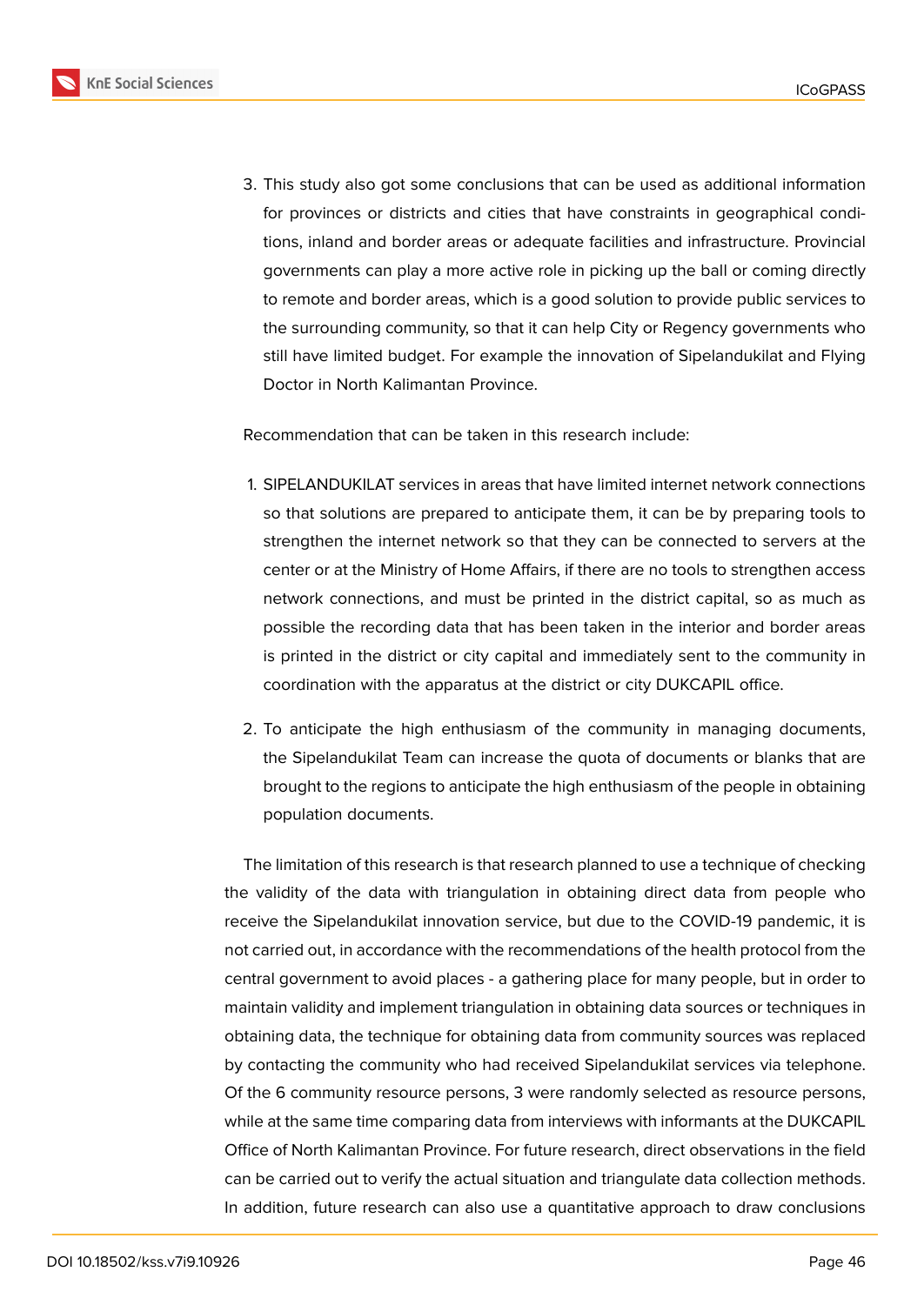

so that they can be generalized about the implementation of the SIPELANDUKILAT innovation.

### **Acknowledgment**

Thank you to the Director of the STIA LAN Makassar Polytechnic who has funded this research, as well as to the Head of the Department of Population and Civil Registry of North Kalimantan Province and the Head of Innovation Sipelandukilat for the data and information provided so that this article can be completed.

### **References**

- <span id="page-14-0"></span>[1] Ali MH, Mawar S and Syah Nurdin. Dampak pemekaran daerah pada pelayanan publik di tinjau menurut sistem hukum Indonesia. Journal Petita. Vol. 3 No. 2, 2018.
- <span id="page-14-1"></span>[2] Tenrini R. Pemekaran daerah: Kebutuhan atau euforia demokrasi? Mengapa harus mekar. Pusat Kebijakan APBN BKF Republik Indonesia; 2014.
- <span id="page-14-2"></span>[3] Thenint H. Mini Study 10 Innovation in The Public Sector. INNO GRIPS (Global Review of Innovation Intelligence and Policy Studies). Manchester, UK. 2010.
- <span id="page-14-3"></span>[4] Ombudsman of the Republic of Indonesia. Report on the results of the ombudsman initiative. Ombudsman of the Republic of Indonesia. Jakarta. 2017.
- <span id="page-14-4"></span>[5] Niaga Asia. "Sipelandukilat" antar kalimantan utara masuk jajaran 45 top inovasi. Niaga Asia: Media Ekonomi dan Bisnis; 2019.
- [6] Sudiar S. Pembangunan pada wilayah perbatasan negara: Sebuah gambaran tentang strategi dalam pengelolaan kawasan perbatasan darat di provinsi kalimantan utara. Journal Aministrative Reform ( JAR), Vol 3, No 4 (2015).
- [7] Hayat. Manajemen pelayanan publik. Jakarta ; Rajawali Pers. 2017.
- <span id="page-14-5"></span>[8] Suwarno Y. Inovasi pada sektor publik. Jakarta : STIA-LAN Press; 2008.
- <span id="page-14-6"></span>[9] Rahmawati R, and Suryawati E. Inovasi pelayanan akta kelahiran anak oleh dinas kependudukan dan pencatatan sipil (Dispendukcapil) di kota Surakarta. Jurnal Wacana Publik. Vol. 1, No. 1, 2021. Page 49-61.
- <span id="page-14-7"></span>[10] Sugiyono. Memahami penelitian kualitatif. Bandung : Alfabeta; 2013.
- [11] Moleong, L J. Metodologi untuk penelitian kualitatif. Badung : PT. Remaja Rosdakarya Offset; 2010.
- <span id="page-14-8"></span>[12] Narsa NP. Inovasi pelayanan: Telaah literatur perbandingan sektor privat dan sektor publik. Berkala Akuntansi dan Keuangan Indonesia, Vol. 3, No. 2, 2018: 46-62.